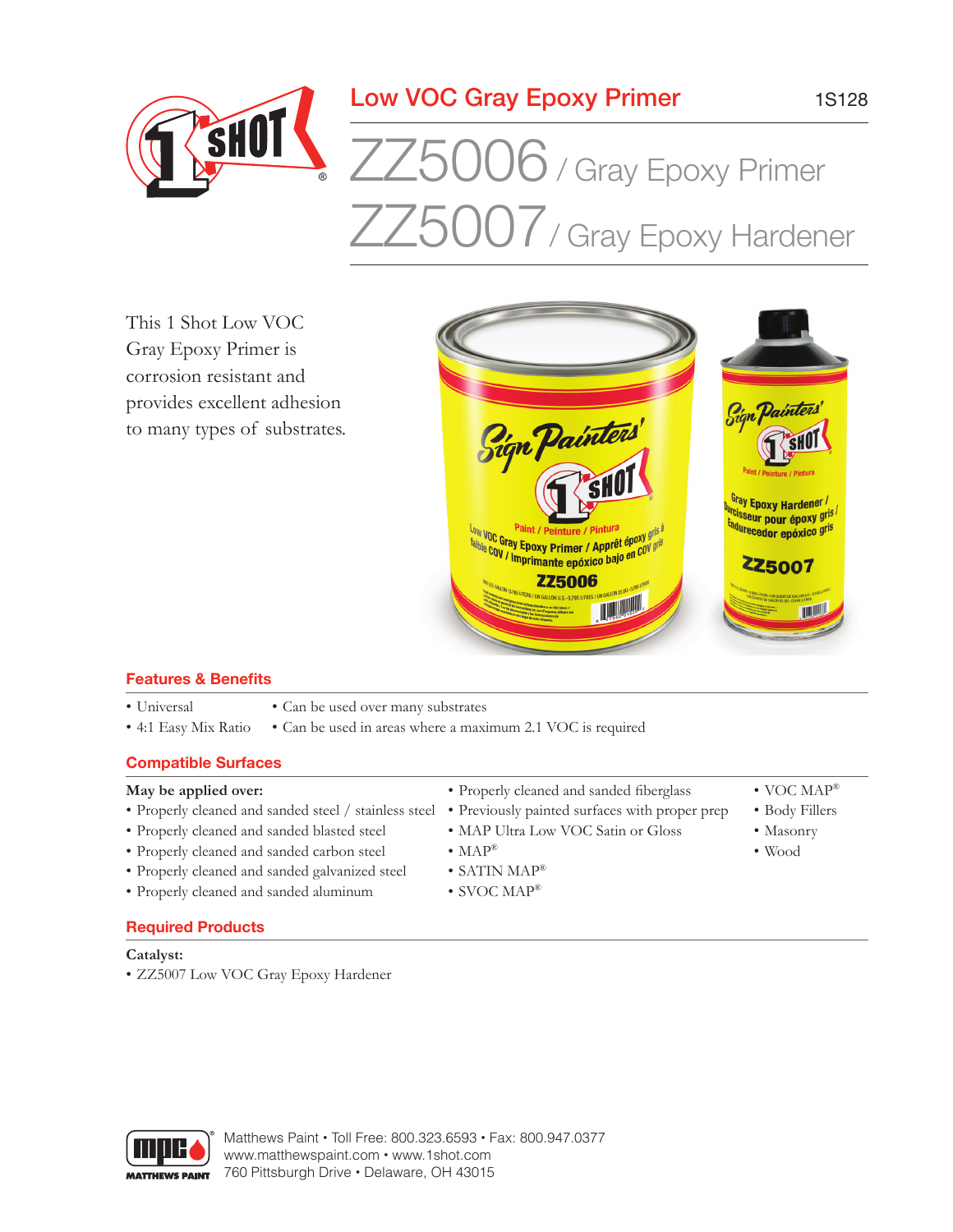#### **Surface Preparation**



- Wipe/clean substrate using SX330 ACRYLI-CLEAN® Wax and Grease Remover if permitted under VOC guidelines or ONECHOICE® SWX350 H2O-SO-CLEAN®.
- Sand the bare metal areas completely with 180 220 grit abrasive.
- Re–clean with SX330 ACRYLI-CLEAN® or SWX350 H2O-SO-CLEAN®. Final wipe with a clean tack cloth to remove any residue.
- Surfaces must be dry before application of primer. Then apply primer.

### **Mix Ratios (by volume)**



Mix Ratios (by volume) **2.1 VOC**

| <b>ZZ5006</b><br><b>Epoxy Primer</b> | ZZ5007<br><b>Epoxy Hardener</b> |  |
|--------------------------------------|---------------------------------|--|
| 4 parts                              | 1 part                          |  |





- · Hardener and epoxy primer should be mixed thoroughly before using.
- · Strain material following mixing.
- · The usable pot life is approximately 4 hours at 70°F (21°C).

#### **Additives**



**None**

### **Spray Set Up**

| ≽¦ | Air Pressure: | Conventional:<br>HVLP:<br>Pot Pressure: | 35 psi at the gun<br>10 psi at cap<br>15 - 18 psi                    |
|----|---------------|-----------------------------------------|----------------------------------------------------------------------|
|    | Gun Set Up:   | Siphon Feed:<br>HVLP:<br>Pressure Pot:  | $1.3 - 1.5$ mm<br>$1.3 - 1.5$ mm<br>$1.2 \text{ mm}$ 0.046 fluid tip |

#### **Application**



Apply: 1 full wet coat Flash 10 - 15 min. between coats Follow with a second full wet coat

Recommended Wet Film Thickness: 2.3 - 6.8 mils/coat Recommended Dry Film Thickness: 1.0 - 3.0 mils

 **Caution:** All 2 component cross-linking stops or slows significantly at temperatures below 60°F or 16°C. Never spray or subject freshly painted coatings to these conditions or poor water and chemical resistance, decreased durability and improper curing will occur.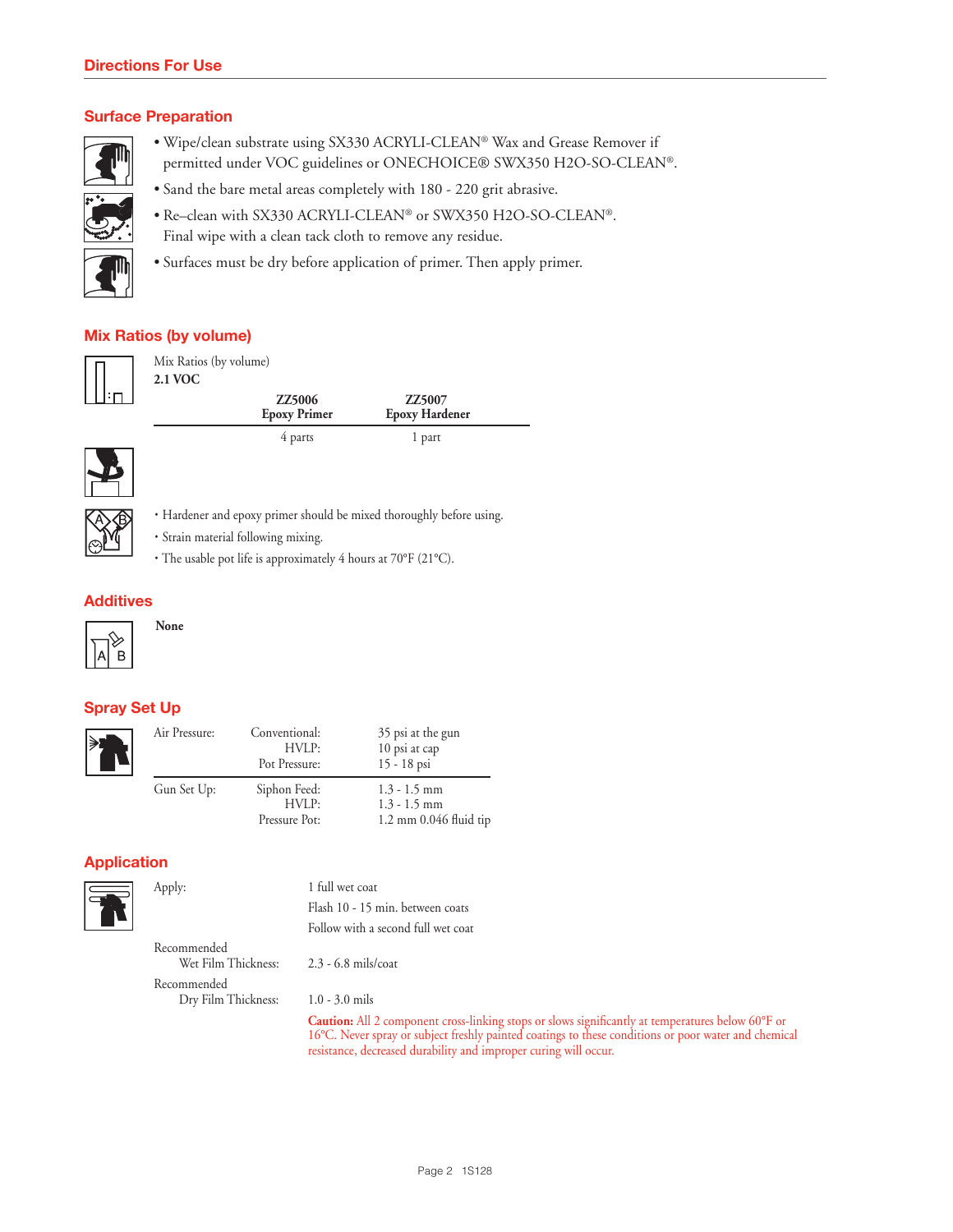#### **Drying Times**

Dry Times at 70°F (21°C)

Dust Free 15 - 20 minutes Dry to Touch 20 - 30 minutes Dry to Handle 30 - 45 minutes Dry to Topcoat 30 - 45 minutes

Note: After 4 days, sand with a 400 grit (wet or dry) before proceeding to the next undercoat or topcoat. Do not sand to below minimum dry film thickness over bare metal.

#### **Equipment Cleaning**

Clean equipment promptly with an all-purpose clean up solvent or any compliant general cleaner. Do not leave mixed material in equipment.

#### **Technical Data**

| <b>VOC</b> Information                      |                       |
|---------------------------------------------|-----------------------|
| VOC Actual RTS                              | $1.28 - 1.29$ lbs/gal |
| VOC Actual RTS                              | $153 - 154$ g/L       |
| VOC Regulatory (less water less exempt) RTS | $2.09 - 2.1$ lbs/gal  |
| VOC Regulatory (less water less exempt) RTS | $250 \text{ g/L}$     |

For complete VOC information, visit MatthewsPaint.com > Quick Links > VOC Data

#### **Performance Characteristics**

Volume solids (RTS) Theoretical Coverage (1 mil @ 100% transfer efficiency) Application Conditions - Temperature

Application Conditions - Relative Humidity

43.7% 702 sq.ft./RTS gal 60°F (16°C) Minimum 100°F (38°C) Maximum 85% maximum 5° above dew point